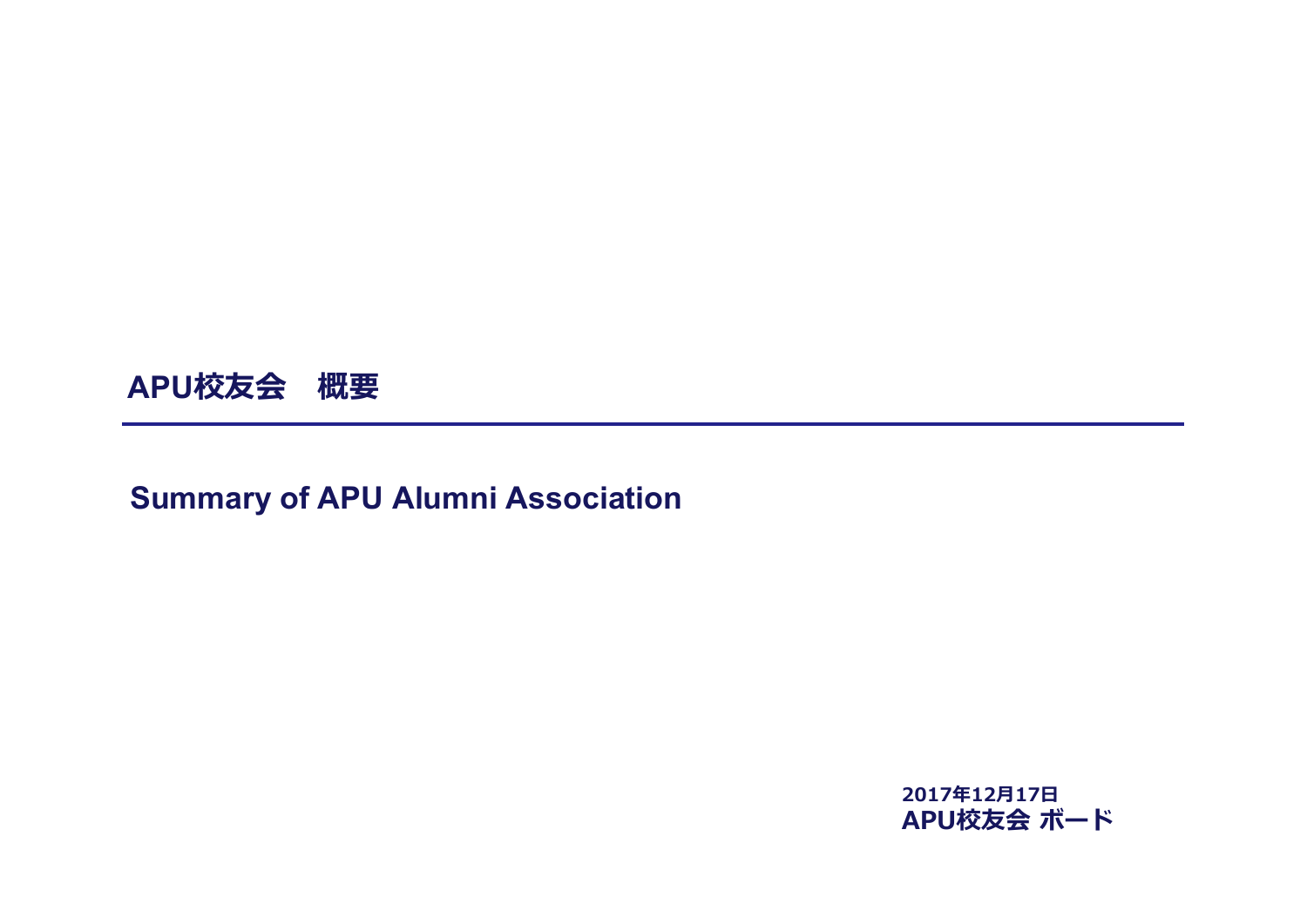

- **1. データ**
- **2. ビジョン**
- **3. 組織**

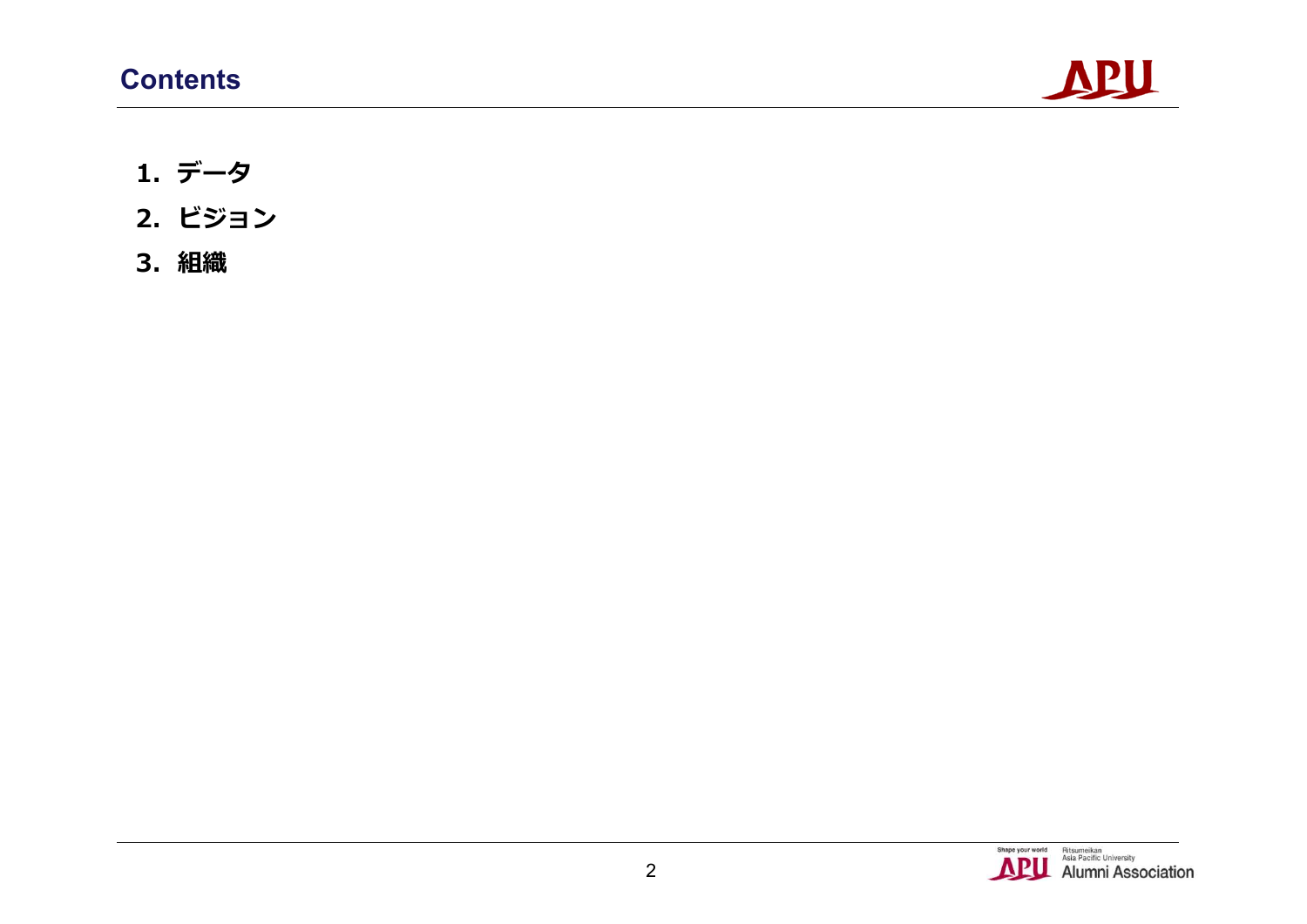

- **発足 : 2003年**
- **会員数 : 15,096名 (国内:8,045名 国際:7,051名)**
- **出身国・地域数 : 127**
- **チャプター数 : 32 (日本:8, 海外:24)**

**\*一部を除き、2017年3月31日時点のデータ**

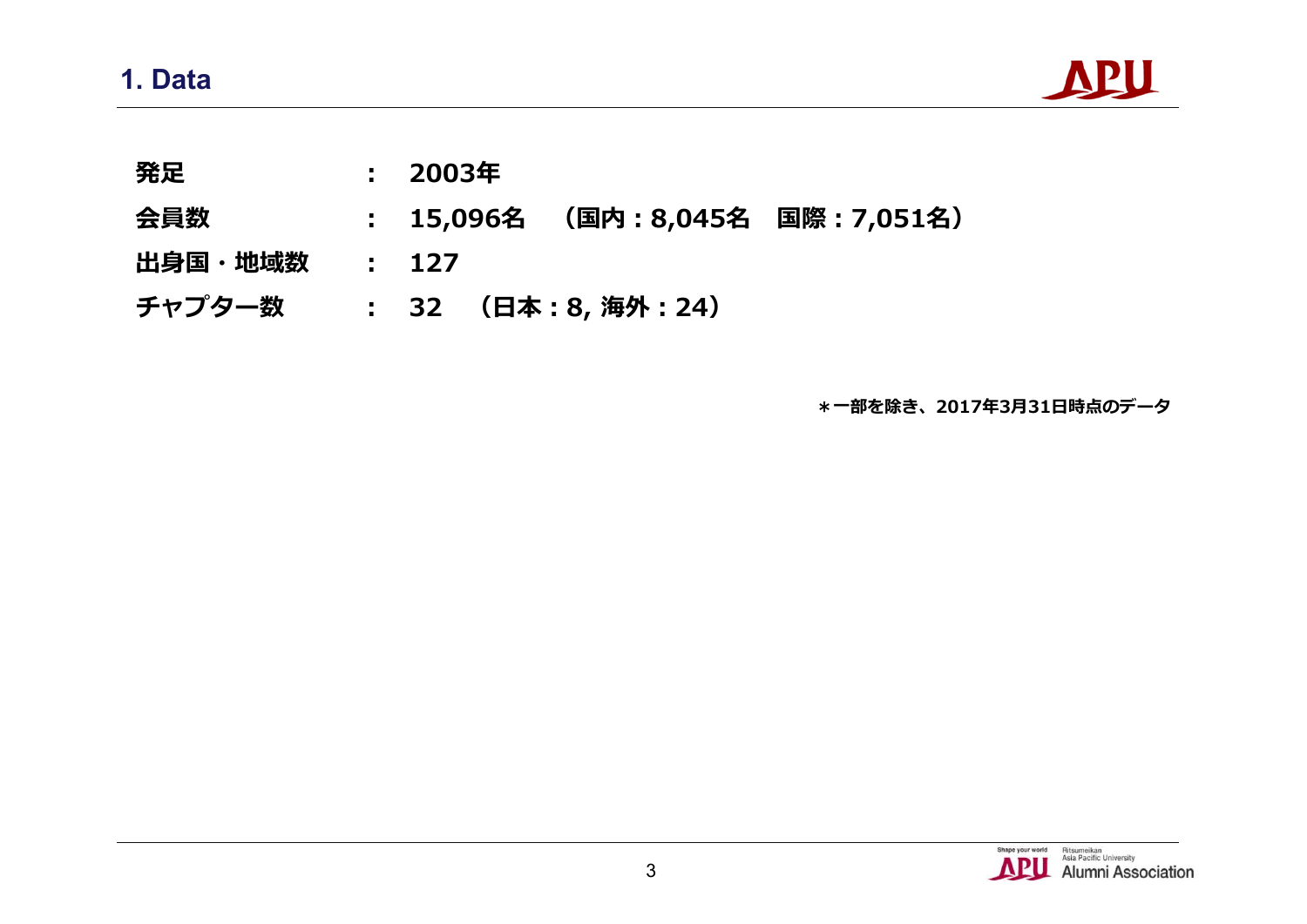

APU校友会は、**Global Family**と**Self-Accomplishment**をビジョンとして掲げる

#### **1. Global Family**

#### **「世界中が自分の居場所(ホーム)と思ってもらえる環境を作りたい」という思い。**

- ①以下の理由からチャプター(アクセスポイント)の数を増やす
	- ・点ではなく、面としてグローバルを捉えてもらう為
	- ・"APU校友会らしさ"を世界各地で感じてもらうため

#### ②実現のために下記を実施する

- ・2020年度末には40チャプターの設立
- ・ボードの支援体制を整え、チャプターの活性化を目指す



#### **2. Self-Accomplishment**

#### **「ビジネスでは実現できない"校友が本当にやりたいこと"が実現できる環境を作りたい」という思い。**

①実現のために以下の定量目標を置く。

- ・年間予算の1割を校友の自己実現のために割く。
- ・自己実現に関わる、申請件数は2017年度末に10件を目指す。
- ・啓蒙を目的に、ボードメンバーが年3件以上のGroup制度・project制度を利用した企画を実施する。

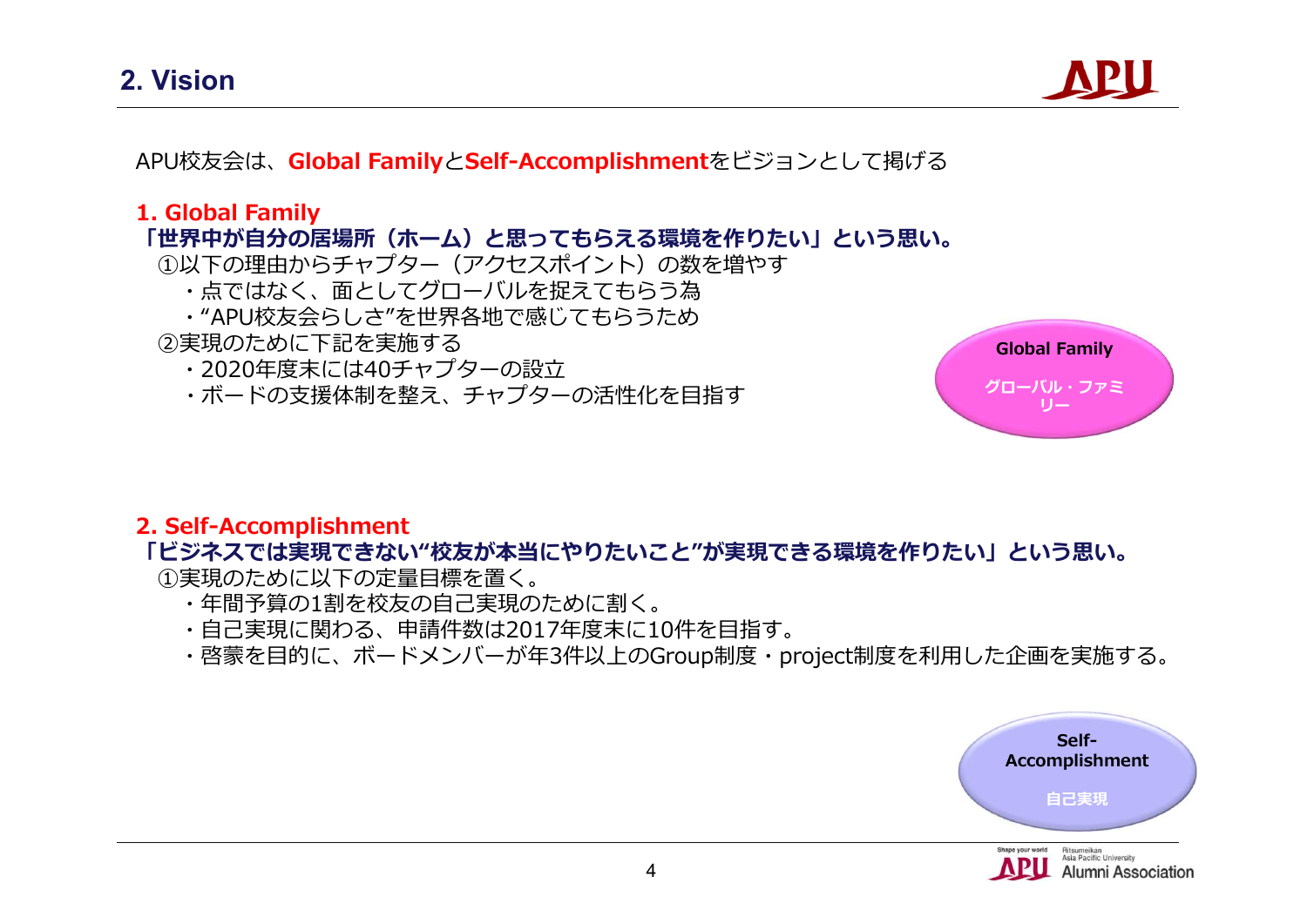# **2. Global Family / Chapters (inside Japan)**



## **日本国内:8チャプター(2017年12月現在)**



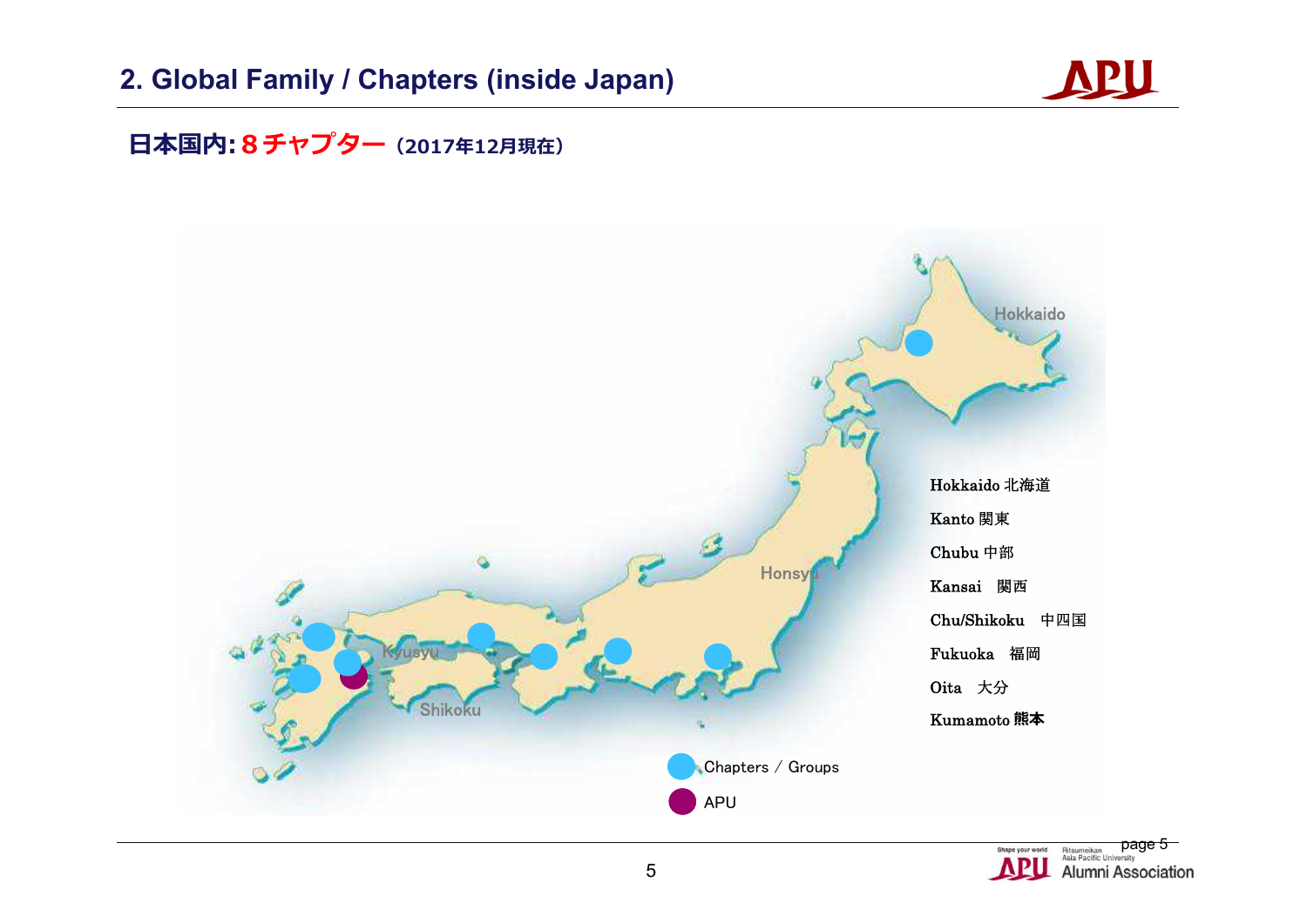## **2. Global Family / Chapters (worldwide)**

# **APU**

日本国外:24チャプター(2017年9月現在)<br>
African Resource Centre Bangladish Beijing Cambodia Europe Hanoi Ho Chi Minh Hong Kong India Indonesia Korea Latin America Malaysia Mongolia Myanmar Pakistan Philippines Samoa Shanghai Singapore Sri Lanka Taiwan Thailand Tonga

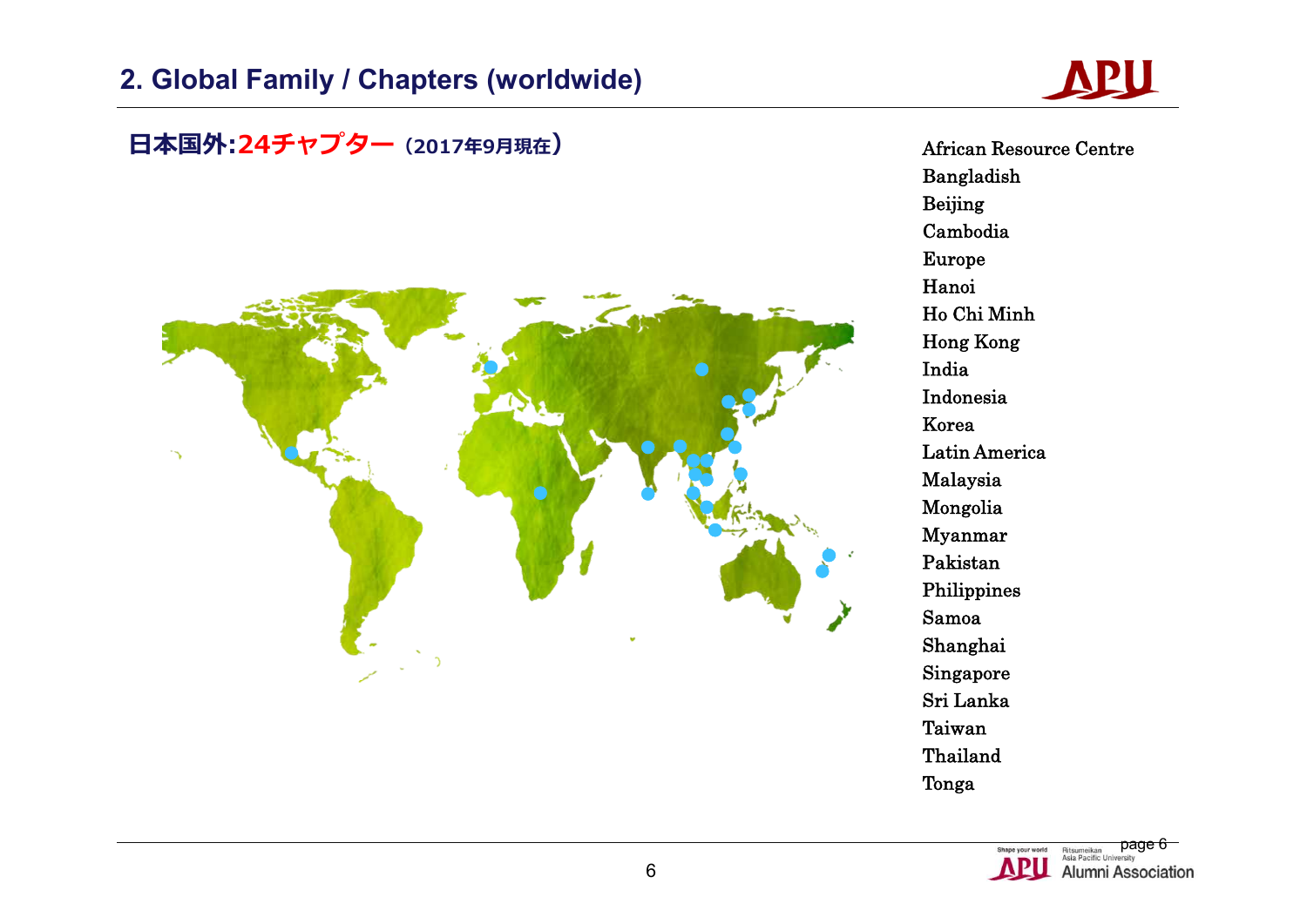

**3. 組織**

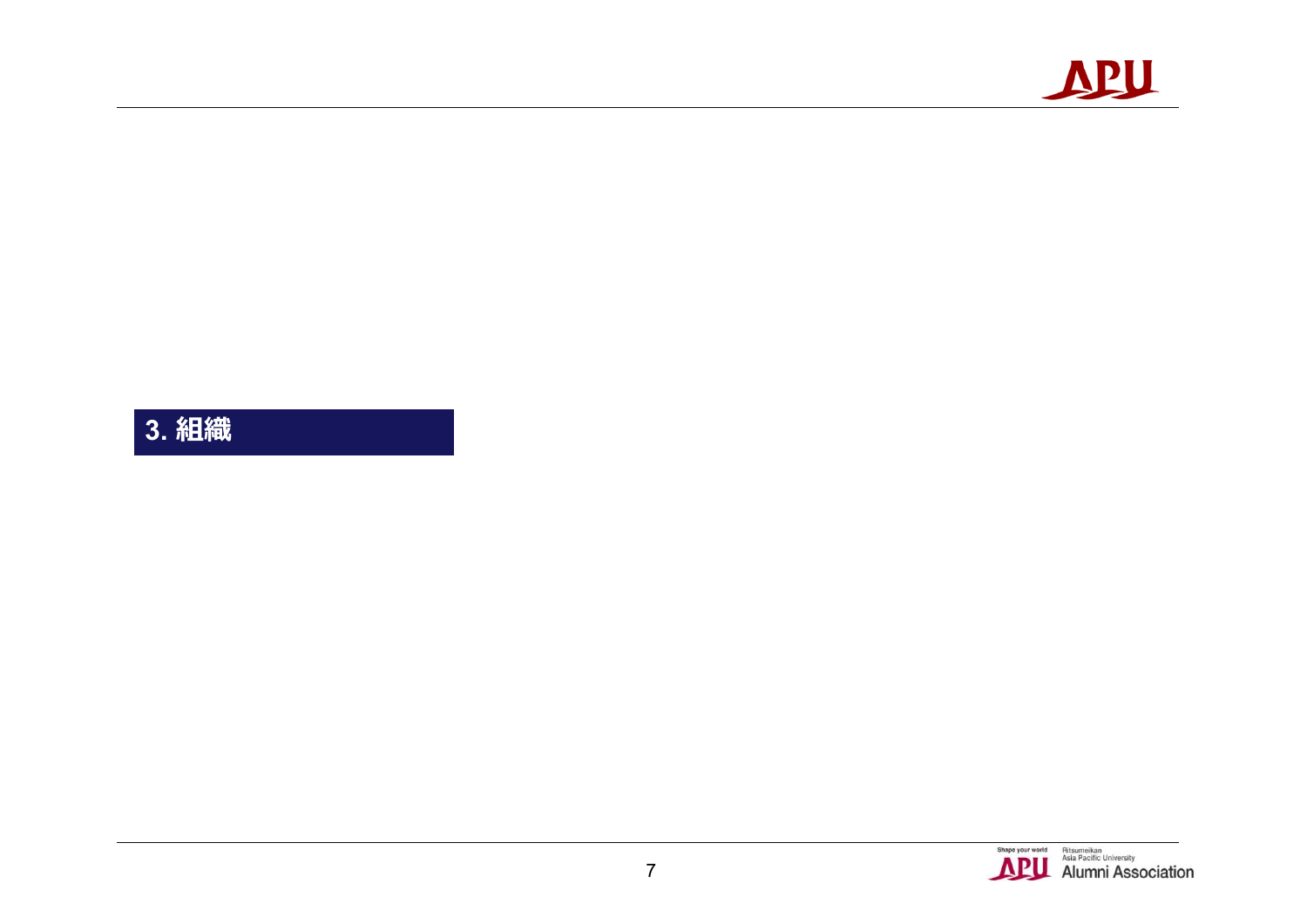# **3. Board Team organization**

# APU



| <b>Team</b>                    | <b>Mission</b>                                                                                                                                     | <b>Current member</b>                                                                                                                   |
|--------------------------------|----------------------------------------------------------------------------------------------------------------------------------------------------|-----------------------------------------------------------------------------------------------------------------------------------------|
| GF: "Global Family" Team       | Help board team better achieve "Global<br>Family" Vision by conducting chapter-<br>support related activities                                      | - KUNIYOSHI Koka<br>(Vice president)<br>- ANADAGODA Channa(Director)<br>- TSUMURA Mai(Director)                                         |
| SA: "Self Accomplishment" Team | Help board team better achieve "Self<br>accomplishment" Vision by conducting all<br>various of projects related to alumni's self<br>accomplishment | - HARIGA Maharani(Vice president)<br>- GUZMAN Alexander(Director)<br>- kevin rullyana fitriana (Director)<br>- UEDA TViceasa (Director) |

![](_page_7_Picture_4.jpeg)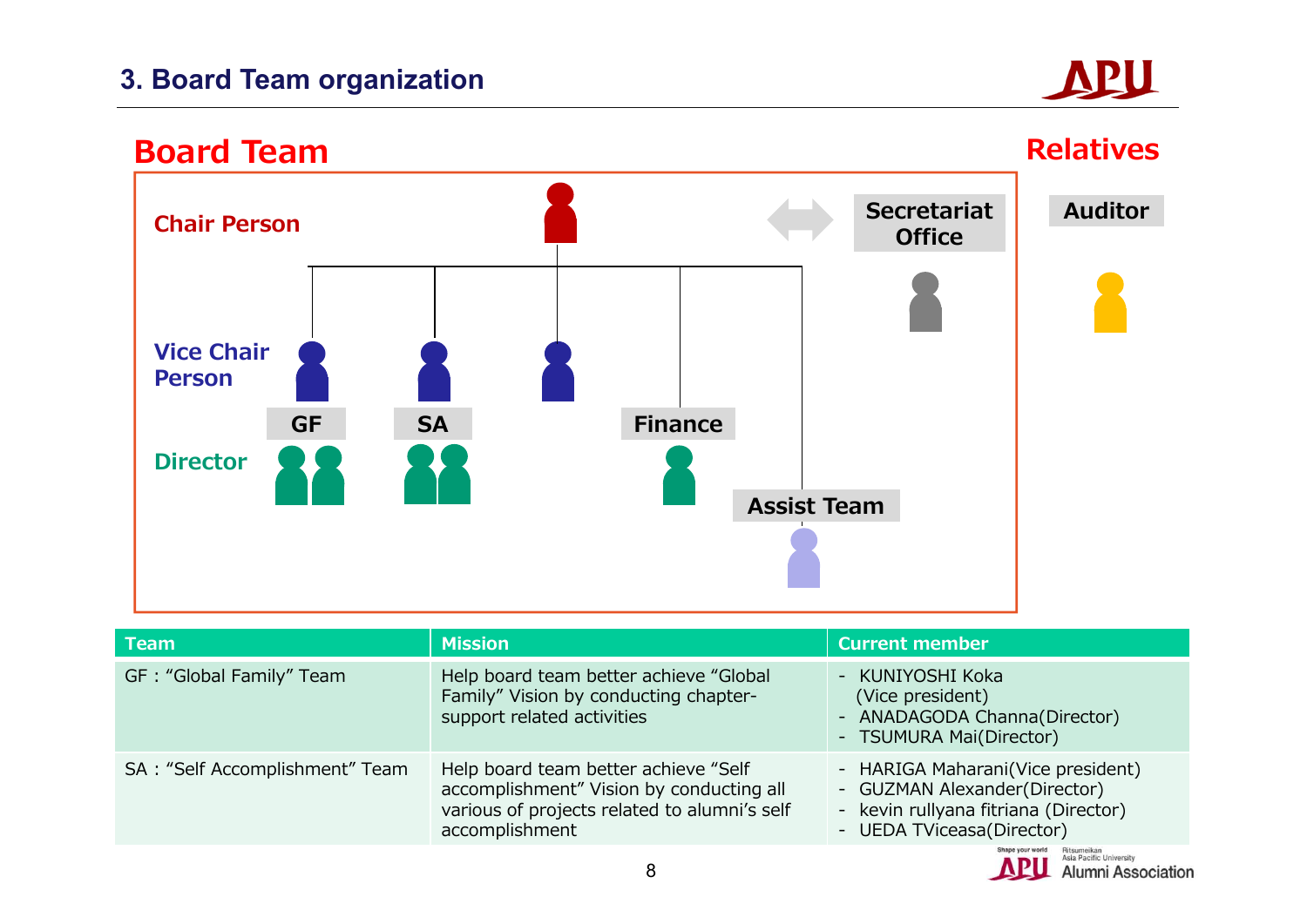## **3. Board and Secretariat members**

![](_page_8_Picture_1.jpeg)

![](_page_8_Picture_2.jpeg)

![](_page_8_Picture_3.jpeg)